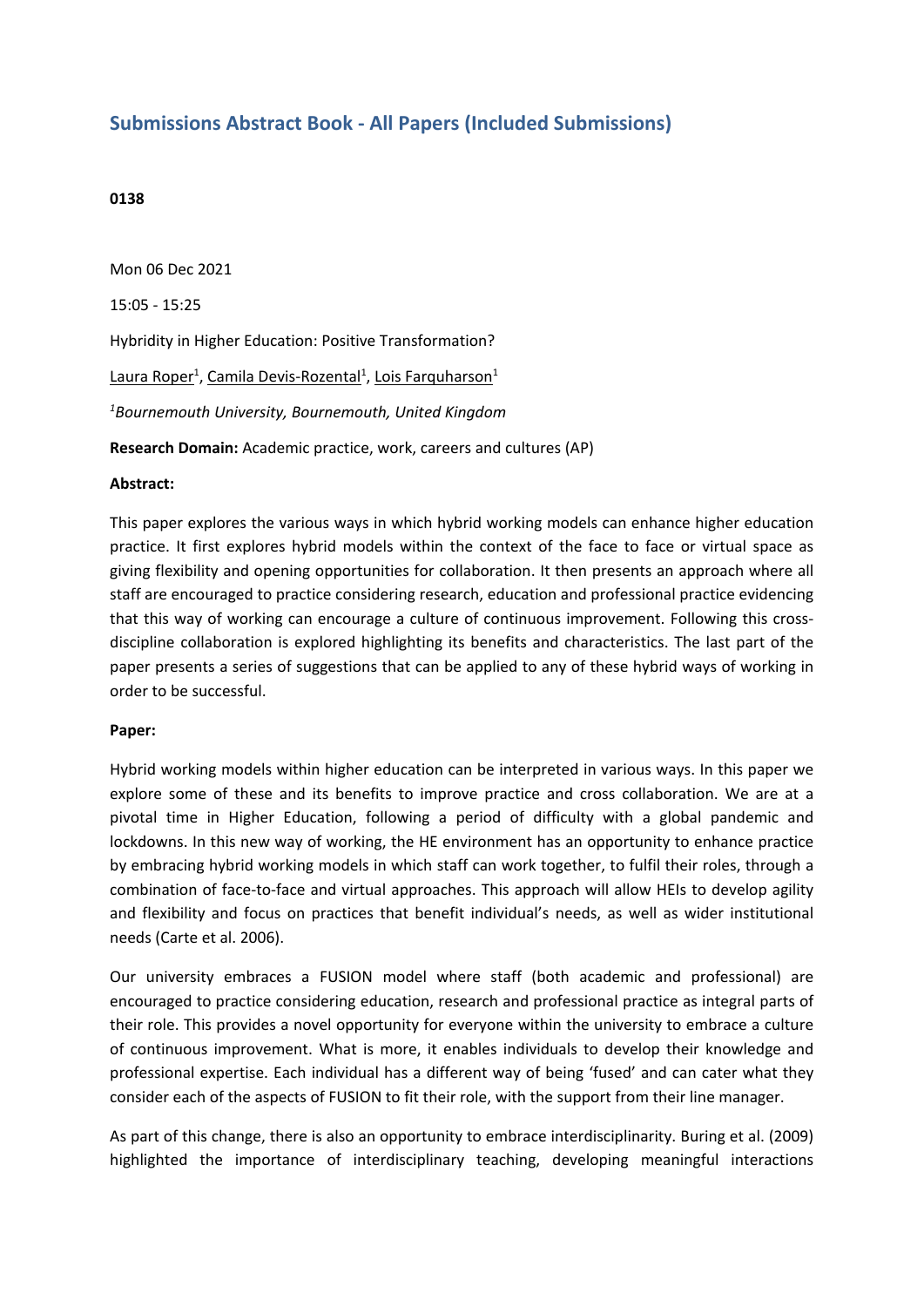between disciplines and discussing how individuals can work together with <sup>a</sup> shared goal. This includes embracing and respecting the different forms of expertise that staff members from different areas of the institution can bring. Interdisciplinarity creates new avenues through creativity and innovation. Interdisciplinary collaboration is more successful at problem solving than when studied within only one discipline through the use of <sup>a</sup> diverse range of perspectives, skill sets and interpretations (Dollinger et al. 2018).

Developments within HE around hybrid working are likely to see initiatives in which students are also taught across <sup>a</sup> number of disciplines. In this instance it is important to consider the varying skills and knowledge that students from multiple disciplines possess and that there will be <sup>a</sup> need to build <sup>a</sup> curriculum that can support <sup>a</sup> variety of needs (Beltran and Millar 2020).

In this increasingly flexible and complex environment, collaboration take on <sup>a</sup> more valuable role in HE, creating these hybrid communities doing hybrid work, using hybrid practices. We propose that HEIs should not focus on academic disciplines alone. In fact, working collaboratively between academics and professional members of staff enhances and positively impacts organisational culture. It goes further towards removing the traditional them and us culture, sometimes present in HE environments (Devis-Rozental 2020). By professional members of staff also engaging in research and education within their own job roles whilst collaborating with academics to enhance the student experience, <sup>a</sup> more consistent approach can be achieved. What is more, this way of working and being helps cohesiveness and collaboration whilst empowering individuals as important members of the team.

Mindful collaboration and purposeful communication between staff, where everyone feels listened to and able to speak up without fear of judgement enable critical discussions and the development of common themes across the work, as well as <sup>a</sup> positive culture within the team (Roper and Clarke 2020). One important aspect of this way of working is to have <sup>a</sup> responsive and effective use of communication strategies across disciplines and job roles, to facilitate and enhance collaboration and ensuring that barriers are minimised.

This includes giving meaningful feedback and encouraging the sharing of ideas and opinions, to enable staff members to work collaboratively and ensure coordination and consensus-based decision making in addition to <sup>a</sup> shared accountability (Beltran and Millar 2020). The collaborative process results in <sup>a</sup> high level of integration, producing improved scholarly engagement. It can also enhance job satisfaction, staff morale and <sup>a</sup> sense of belonging (Devis-Rozental 2020).

Successful teams collaborate with <sup>a</sup> clear set of ground rules and with an open and honest peer review process. Thus, teams need to recognise that working towards <sup>a</sup> common goal can be more valuable than working alone. This promotes both transparency and higher levels of standards and trust (Johnston et al. 2020).

Whichever hybrid way of working is embraced, by each member of the team bringing their own expertise and perspective, <sup>a</sup> culture fostering creativity and innovation is developed. Ultimately, transparency, openness, honesty and genuineness are therefore key to the successful development of these hybrid ways of working.